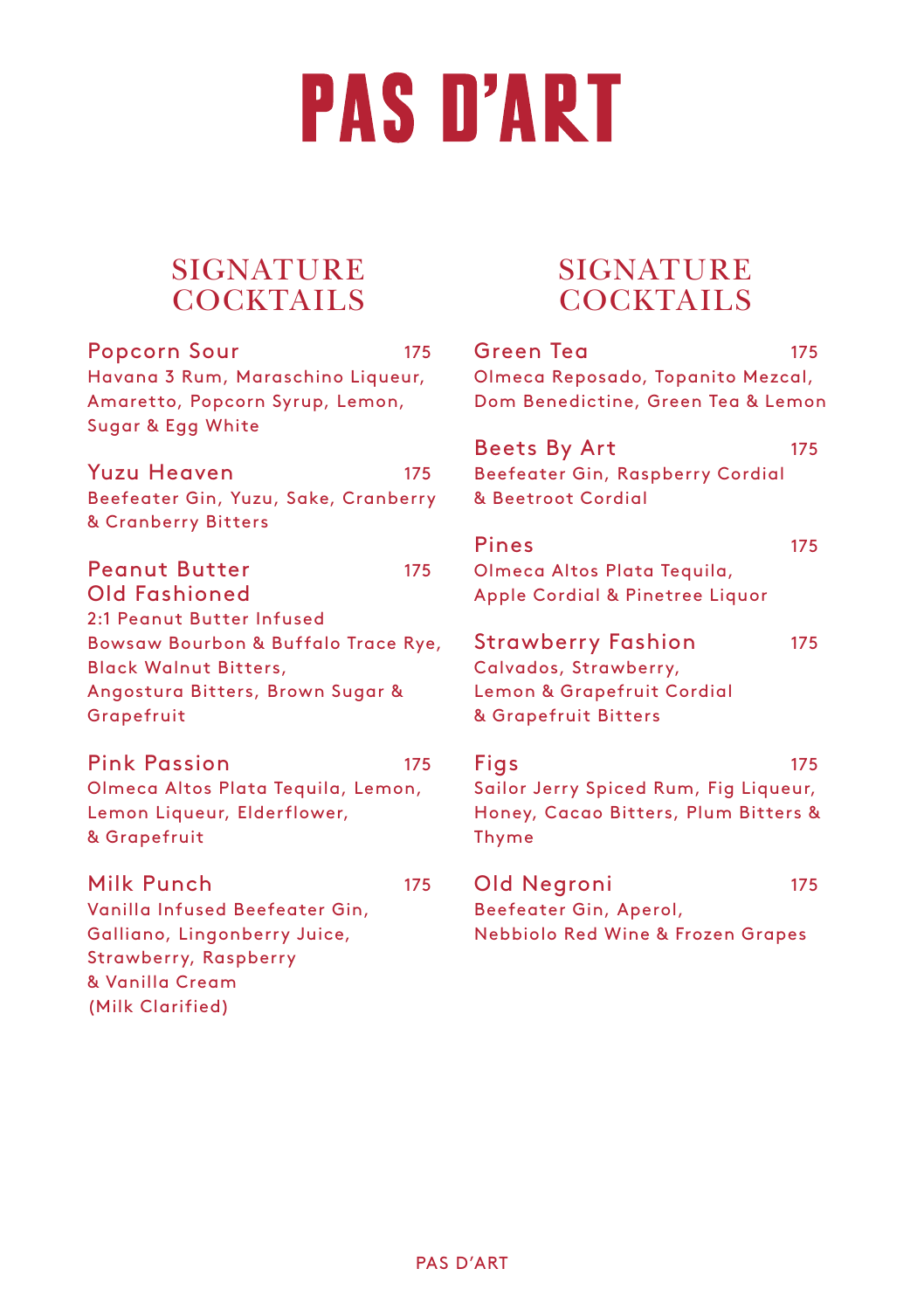#### **CHAMPAGNE** COCKTAILS

PAS D'ART 75 225

Belvedere Vodka, Lemon, Rhubarb & Strawberry Cordial & Moët Imperial Champagne

TÉTE-A-TÉTE 185

Havana 3 rum, Mint, Lime, Strawberry & Mint Tea, Sugar & Moët Imperial Champagne

#### CA GAZE 185

Beefeater Gin,Rhubarb Bitters, St.Germain Elderflower Liqueur, Rhubarb Purée & Moët Imperial Champagne

#### JALOUSE 185

Beefeater Gin, Basil, Lemon, Sugar & Moët Imperial Champagne

#### LA PÊCHE 185

Absolute Vodka, Peach Purée & Moët Imperial Champagne

# CLASSICS OUR WAY

ESPRESSO MARTINI 165 Absolute Vodka, Kahlúa & Cold Brew Espresso

AMERICANO 165 Beefeater Rum, Campari, Grapefruit Soda & Salt Solution

### PALOMA 175

Olmeca Altos Plata Tequila, Lime, Agave Extraction, Grapefruit & Grapefruit Bitters

# SIDECAR 175

Hennessy VS, Cointreau, Lemon & Orange Oil

PISCO SOUR 175

Waqar Pisco, Lemon, Sugar, Peach Bitters & Egg White

#### WHISKEY SOUR 175

Bowsaw Bourbon, Lemon Cordial, Angostura Bitters, Sugar & Egg White

JUNGLE BIRD<sub>200</sub> Zacapa 23 Rum, Campari, Lime, Pineapple Juice, & Cocoa Bitters

SPICY MARGARITA 165 Olmeca Altos Plata Tequila, Cointreau, Lime & Homemade Chili Liquor

#### GIN FIZZ 165

Beefeater Gin, Aperol, Rhubarb Syrup, Lemon & Egg White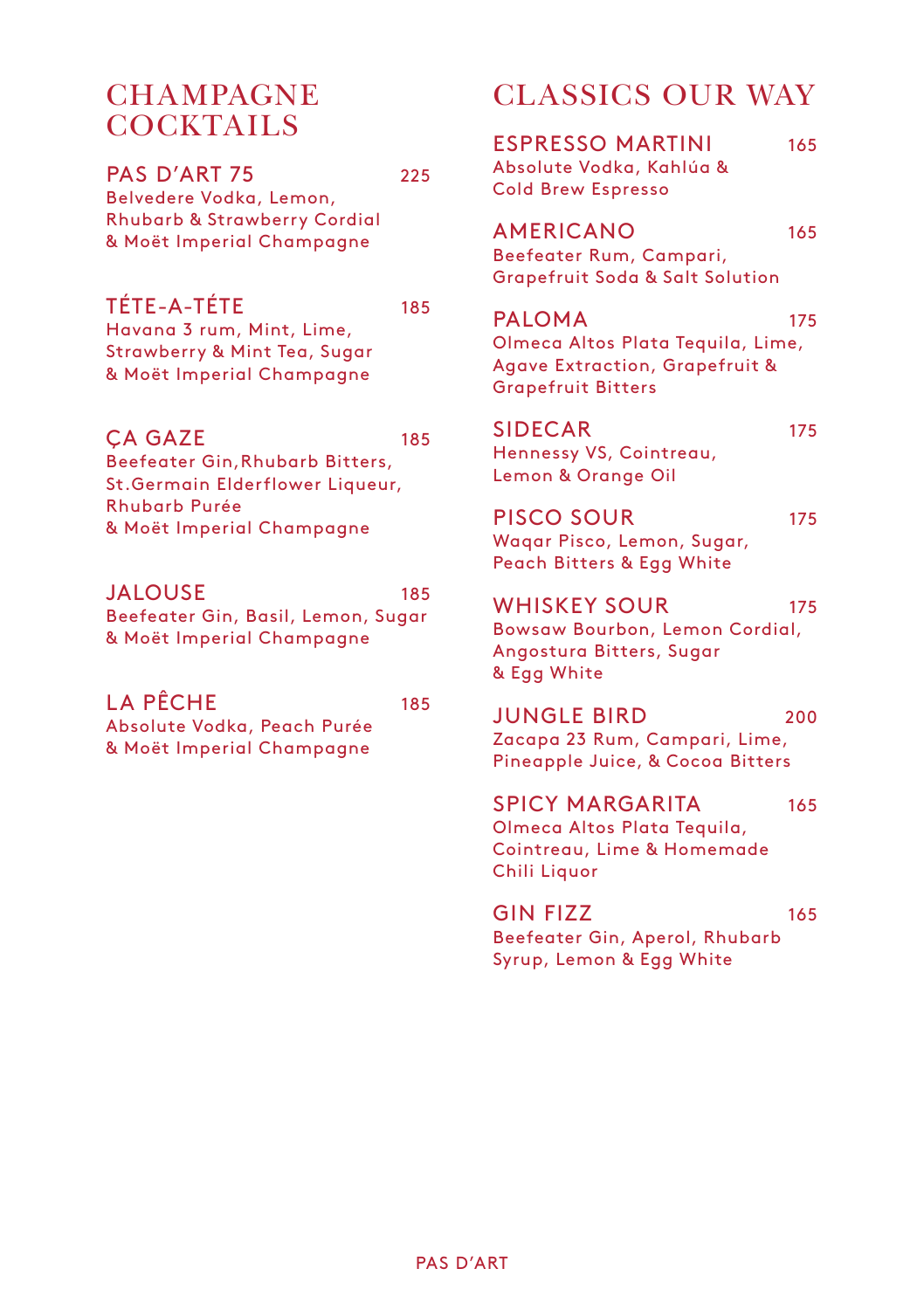|       | KRONENBOURG 1664         | NYA CARNEGIAN          |    |
|-------|--------------------------|------------------------|----|
| Draft | 85                       | <b>J.A.C.KIPA</b>      |    |
|       |                          | <b>Bottle</b>          | 92 |
|       | <b>KRONENBOURG BLANC</b> |                        |    |
| Draft | 85                       | NYA CARNEGIAN LUMA     |    |
|       |                          | <b>Bottle</b>          | 92 |
|       |                          |                        |    |
|       |                          | <b>CARLSBERG HOF</b>   |    |
|       |                          | <b>Bottle</b>          | 80 |
|       |                          |                        |    |
|       |                          | <b>LE CIDRAI CIDER</b> |    |
|       |                          | <b>Bottle</b>          | 92 |
|       |                          |                        |    |

# BEERS ALCOHOL FREE DRINKS

| lced Tea<br>Cold Brew Rooibos,<br>Mint & Strawberry  | 65 |
|------------------------------------------------------|----|
| Lemonade<br>Lemon Cordial, Sugar &<br>Sparking water | 65 |
| Ginger Beer                                          | 59 |
| Pepsi, Pepsi Max,<br>7-up, Zingo                     | 45 |

# HARD SELTZER

| NYA CARNEGIAN LUMA   |    |
|----------------------|----|
| <b>Bottle</b>        | 92 |
|                      |    |
| <b>CARLSBERG HOF</b> |    |
| <b>Bottle</b>        | 80 |

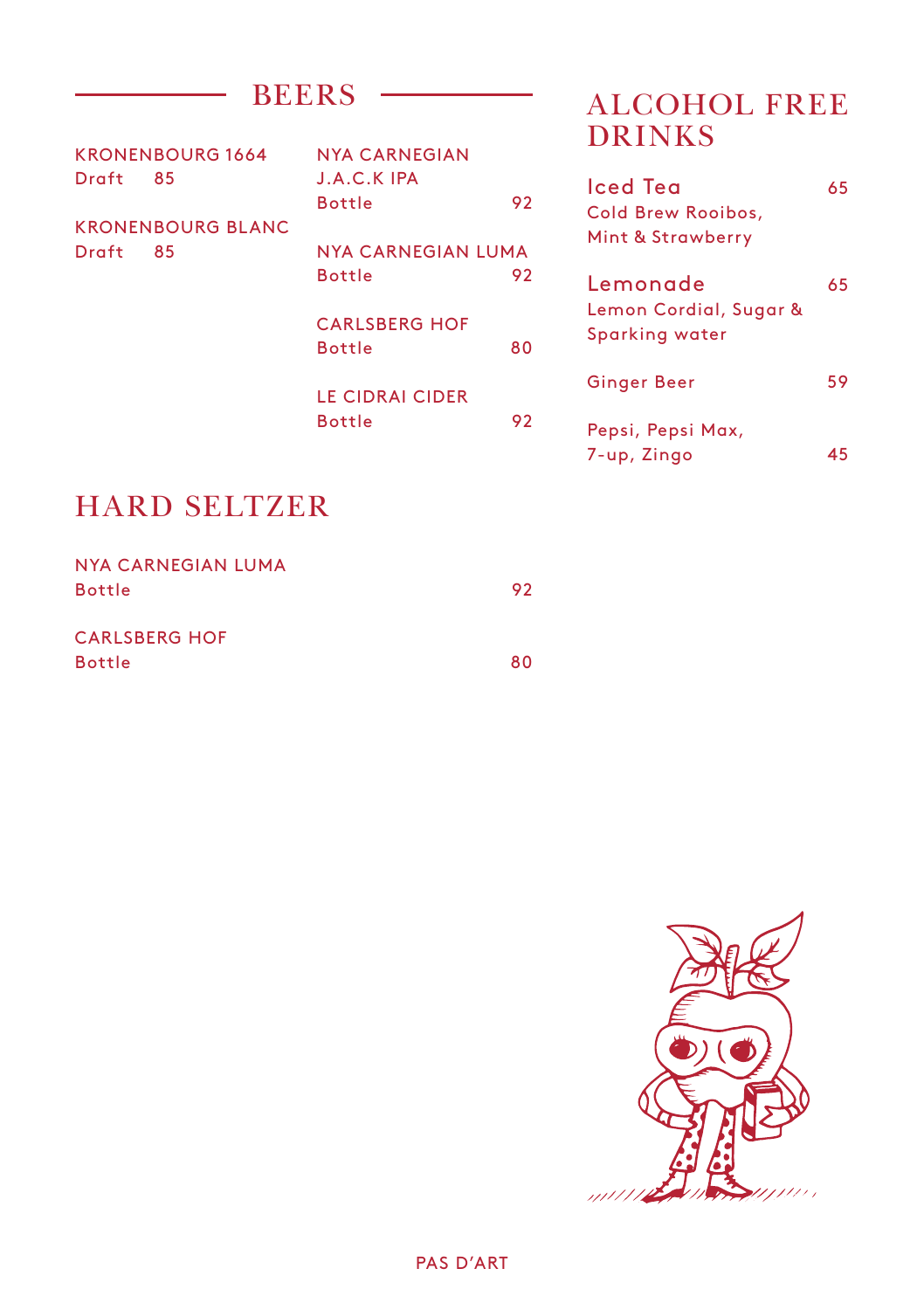### **SPIRITS**

| COGNAC<br><b>HENNESSY VS</b><br><b>HENNESSY XO</b><br><b>HENNESSY PARADIS</b><br><b>HENNESSY PARADIS IMPERIAL</b><br><b>MARTELL VSOP AGED IN RED BARRELS</b><br><b>MARTELL CORTON BLEU</b><br><b>MARTELL XO</b><br><b>DELAMAIN XO VESPER</b><br><b>REMY MARTIN VSOP</b><br><b>REMY MARTIN XO</b><br><b>REMY MARTIN LOUIS XIII</b> |                                                                                                                                                     | CL<br>40<br>120<br>695<br>795<br>45<br>82<br>85<br>85<br>38<br>95<br>995 |
|-----------------------------------------------------------------------------------------------------------------------------------------------------------------------------------------------------------------------------------------------------------------------------------------------------------------------------------|-----------------------------------------------------------------------------------------------------------------------------------------------------|--------------------------------------------------------------------------|
| <b>MARC/FINE DE BOURGOGNE</b><br><b>MARC MONT-REDON</b><br><b>1995 PIBARNON VIEUX</b><br><b>DOMAINE DE L'ARLOT</b><br><b>DOMAINE DE L'ARLOT</b>                                                                                                                                                                                   |                                                                                                                                                     | CL<br>32<br>55<br>100<br>125                                             |
| <b>ARMAGNAC</b><br>V.S.O.P MANIBAN<br>1980 MANIBAN<br>1978 MANIBAN<br>1970<br>MANIBAN<br>1893<br>MANIBAN                                                                                                                                                                                                                          |                                                                                                                                                     | CL<br>55<br>125<br>125<br>125<br>995                                     |
| <b>BRANDY</b><br><b>TORRES 30YO</b>                                                                                                                                                                                                                                                                                               |                                                                                                                                                     | CL<br>55                                                                 |
| <b>CALVADOS</b><br><b>CHÄTEAU DU BREUIL VSOP</b><br><b>CHÂTEAU DU BREUIL 14 ANS D'AGE</b><br><b>CHÄTEAU DU BREUIL 15 ANS D'AGE</b><br>CHÄTEAU DU BREUIL 20 ANS D'AGE                                                                                                                                                              |                                                                                                                                                     | CL.<br>30<br>61<br>65<br>95                                              |
| <b>RUM</b><br>ZACAPA <sub>23</sub><br><b>ZACAPA XO</b><br><b>ZACAPA ROYAL</b><br><b>DIPLOMATICO RISERVA EXCLUSIVA</b><br><b>DIPLOMATICO AMBASSADOR</b><br><b>15YO ELDORADO</b><br><b>DEADHEAD CHOCOLATE</b><br><b>15 YO PUSSER'S</b>                                                                                              | <b>VENEZUALA</b><br><b>VENEZUALA</b><br><b>VENEZUALA</b><br><b>GUATEMALA</b><br><b>GUATEMALA</b><br><b>GUYANA</b><br><b>MEXICO</b><br><b>GUYANA</b> | <b>CL</b><br>45<br>130<br>260<br>50<br>145<br>55<br>55<br>80             |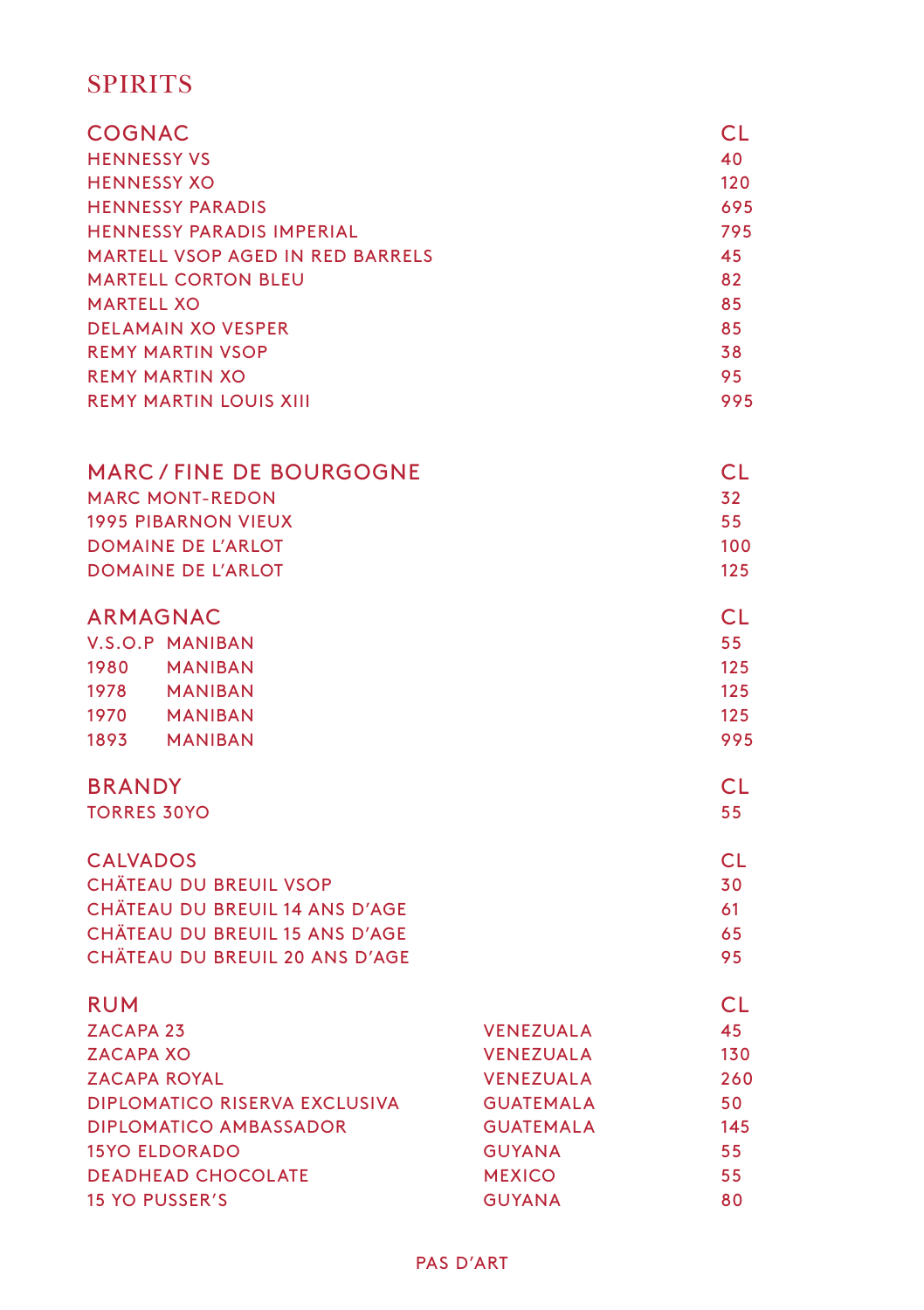| GIN                                           |                      | <b>CL</b> |
|-----------------------------------------------|----------------------|-----------|
| <b>BEEFEATER</b>                              | <b>GREAT BRITAIN</b> | 30        |
| <b>PLYMOUTH</b>                               | <b>GREAT BRITAIN</b> | 30        |
| <b>HENDRICKS</b>                              | <b>GREAT BRITAIN</b> | 38        |
| <b>TANQUERAY 10</b>                           | <b>GREAT BRITAIN</b> | 40        |
| <b>BERKELEY SQUARE</b>                        | <b>GREAT BRITAIN</b> | 70        |
| LE GIN CHRISTIAN DROUIN                       | <b>FRANCE</b>        | 55        |
| <b>SORGIN YELLOW</b>                          | <b>FRANCE</b>        | 70        |
| <b>HARAHORN</b>                               | <b>NORWAY</b>        | 60        |
| <b>BAREKSTEN</b>                              | <b>NORWAY</b>        | 60        |
| <b>BLUE VELVET</b>                            | <b>SPAIN</b>         | 60        |
| <b>MONKEY 47</b>                              | <b>GERMANY</b>       | 35        |
| <b>ILLUSIONIST</b>                            | <b>GERMANY</b>       | 75        |
| <b>UKIYO BLOSSOM GIN</b>                      | <b>JAPAN</b>         | 70        |
| <b>UKIYO JUZU CITRUS</b>                      | <b>JAPAN</b>         | 70        |
| <b>TEQUILA BLANCO</b>                         |                      | <b>CL</b> |
| <b>TOPANITO</b>                               |                      | 40        |
| <b>DON JULIO</b>                              |                      | 45        |
| <b>PADRE</b>                                  |                      | 60        |
| <b>FORTALEZA</b>                              |                      | 115       |
| <b>CLASE AZUL</b>                             |                      | 125       |
| <b>TEQUILA ANEJO</b>                          |                      | CL        |
| <b>DON JULIO</b>                              |                      | 45        |
| <b>DON JULIO 1942</b>                         |                      | 110       |
| <b>PADRE</b>                                  |                      | 90        |
| JOSE CUERVO RESERVA DE LA FAMILIA EXTRA ANEJO |                      | 135       |
| <b>TEQUILA REPOSADO</b>                       |                      | <b>CL</b> |
| <b>TOPANITO</b>                               |                      | 45        |
| <b>OLMECA ALTOS</b>                           |                      | 40        |
| <b>FORTALEZA</b>                              |                      | 80        |
| <b>PADRE</b>                                  |                      | 80        |
| <b>CLASE AZUL</b>                             |                      | 325       |
| <b>TEQUILA MEZCAL</b>                         |                      | <b>CL</b> |
| <b>MONTELOBOS</b>                             |                      | 55        |
| <b>CASAMIGOS</b>                              |                      | 75        |
| <b>DEL MAGUEY WILD JABALI</b>                 |                      | 135       |
| <b>CLASE AZUL</b>                             |                      | 395       |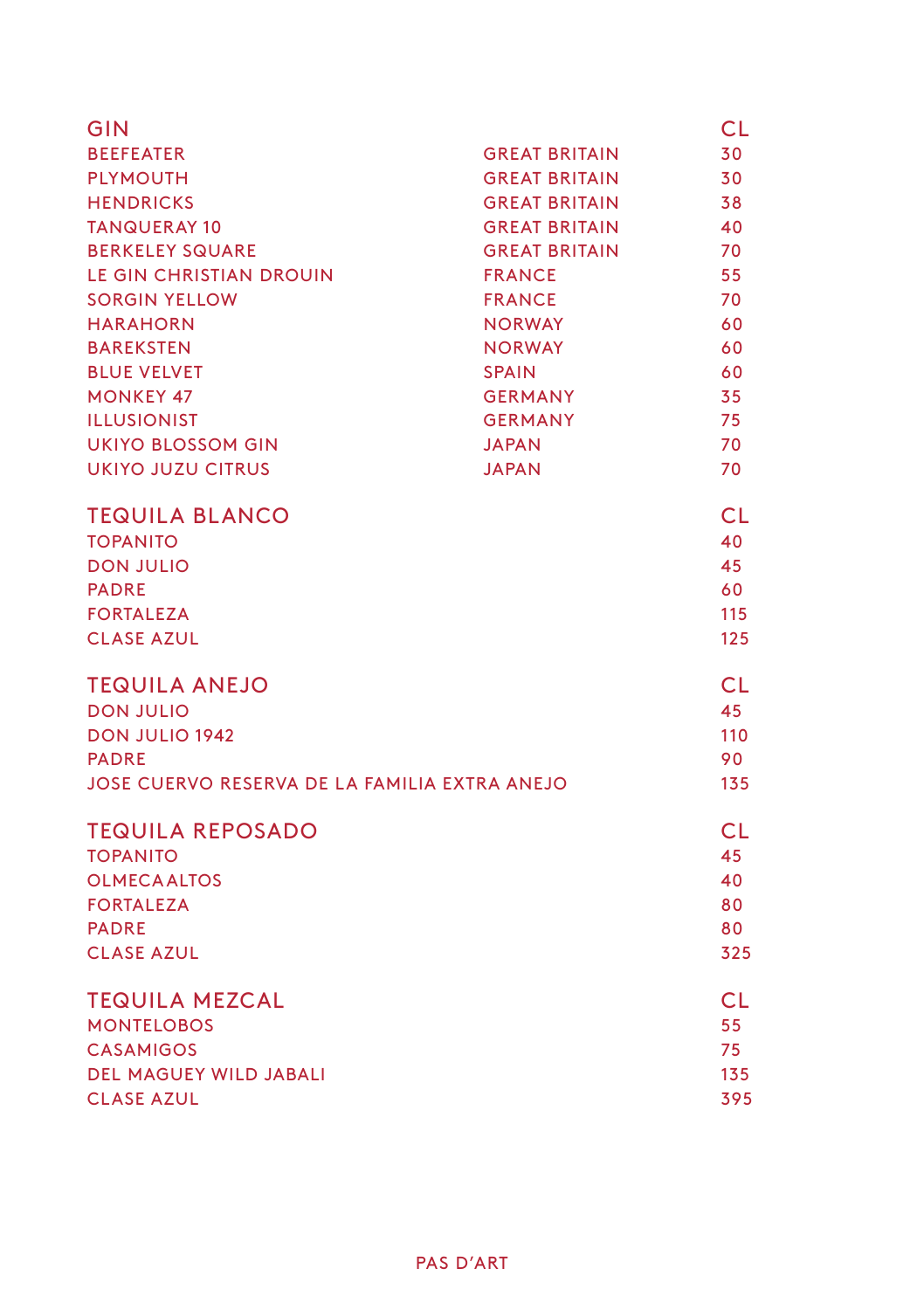| <b>WHISKEY BLENDED</b>                   |                 | CL        |
|------------------------------------------|-----------------|-----------|
| <b>JOHNNIE WALKER BLACK LABEL</b>        | <b>SCOTLAND</b> | 35        |
| <b>JOHNNIE WALKER GOLD LABEL</b>         | <b>SCOTLAND</b> | 50        |
| <b>JOHNNIE WALKER BLUE LABEL</b>         | <b>SCOTLAND</b> | 125       |
| <b>GWALAM</b>                            | <b>FRANCE</b>   | 45        |
| <b>NIKKA</b>                             | <b>JAPAN</b>    | 55        |
| <b>KURRA RUM CASK FINISH</b>             | <b>JAPAN</b>    | 90        |
| <b>NIKKA DAYS</b>                        | <b>JAPAN</b>    | 85        |
| <b>NIKKA FROM THE BARREL</b>             | <b>JAPAN</b>    | 115       |
| <b>WHISKEY PURE MALT</b>                 |                 |           |
| CL.                                      |                 |           |
| <b>HATOZAKI</b>                          | <b>JAPAN</b>    | 65        |
| <b>TAKETSURU</b>                         | <b>JAPAN</b>    | 115       |
| KURAYOSHI, MATSUI 12YO                   | <b>JAPAN</b>    | 95        |
| KURAYOSHI, MATSUI 18YO                   | <b>JAPAN</b>    | 195       |
| <b>WHISKEY BOURBON</b>                   |                 | CL        |
| <b>FOUR ROSES</b>                        | <b>USA</b>      | 40        |
| <b>BLANTONS SINGLE BARREL</b>            | <b>USA</b>      | 45        |
| <b>SAZERAC RYE</b>                       | <b>USA</b>      | 55        |
| <b>BLANTONS STRAIGHT FROM THE BARREL</b> | <b>USA</b>      | 105       |
| <b>WHISKEY SINGLE MALT</b>               |                 | CL.       |
| <b>TALISKER 10YO</b>                     | <b>SCOTLAND</b> | 35        |
| <b>GLENMORANGIE HIGHLAND 10YO</b>        | <b>SCOTLAND</b> | 40        |
| <b>GLENFIDDICH 12YO</b>                  | <b>SCOTLAND</b> | 45        |
| <b>LAPHROAIG 10YO</b>                    | <b>SCOTLAND</b> | 50        |
| <b>HIGHLAND PARK 12YO</b>                | <b>SCOTLAND</b> | 55        |
| <b>HIGHLAND PARK 18YO</b>                | <b>SCOTLAND</b> | 65        |
| <b>MACALLAN 12YO</b>                     | <b>SCOTLAND</b> | 55        |
| <b>MACALLAN DOUBLE CASK 18YO</b>         | <b>SCOTLAND</b> | 200       |
| <b>MACALLAN RARE CASK 2020 EDITION</b>   | <b>SCOTLAND</b> | 215       |
| <b>KORNOG</b>                            | <b>FRANCE</b>   | 90        |
| <b>GLANN AN MAR</b>                      | <b>FRANCE</b>   | 90        |
| <b>KIRIN FUJI SANROKU</b>                | <b>JAPAN</b>    | 95        |
| <b>WHISKEY ISLAY SINGLE MALT</b>         |                 | <b>CL</b> |
| <b>LAGAVULIN 16YO</b>                    | <b>SCOTLAND</b> | 50        |
| <b>ARDBEG 10YO WHISKEY</b>               | <b>SCOTLAND</b> | 45        |
| <b>ARDBEG AN OA</b>                      | <b>SCOTLAND</b> | 55        |
| <b>ARDBEG CORRYVRECKAN</b>               | <b>SCOTLAND</b> | 65        |
| <b>ARDBEG UIGEADAIL</b>                  | <b>SCOTLAND</b> | 80        |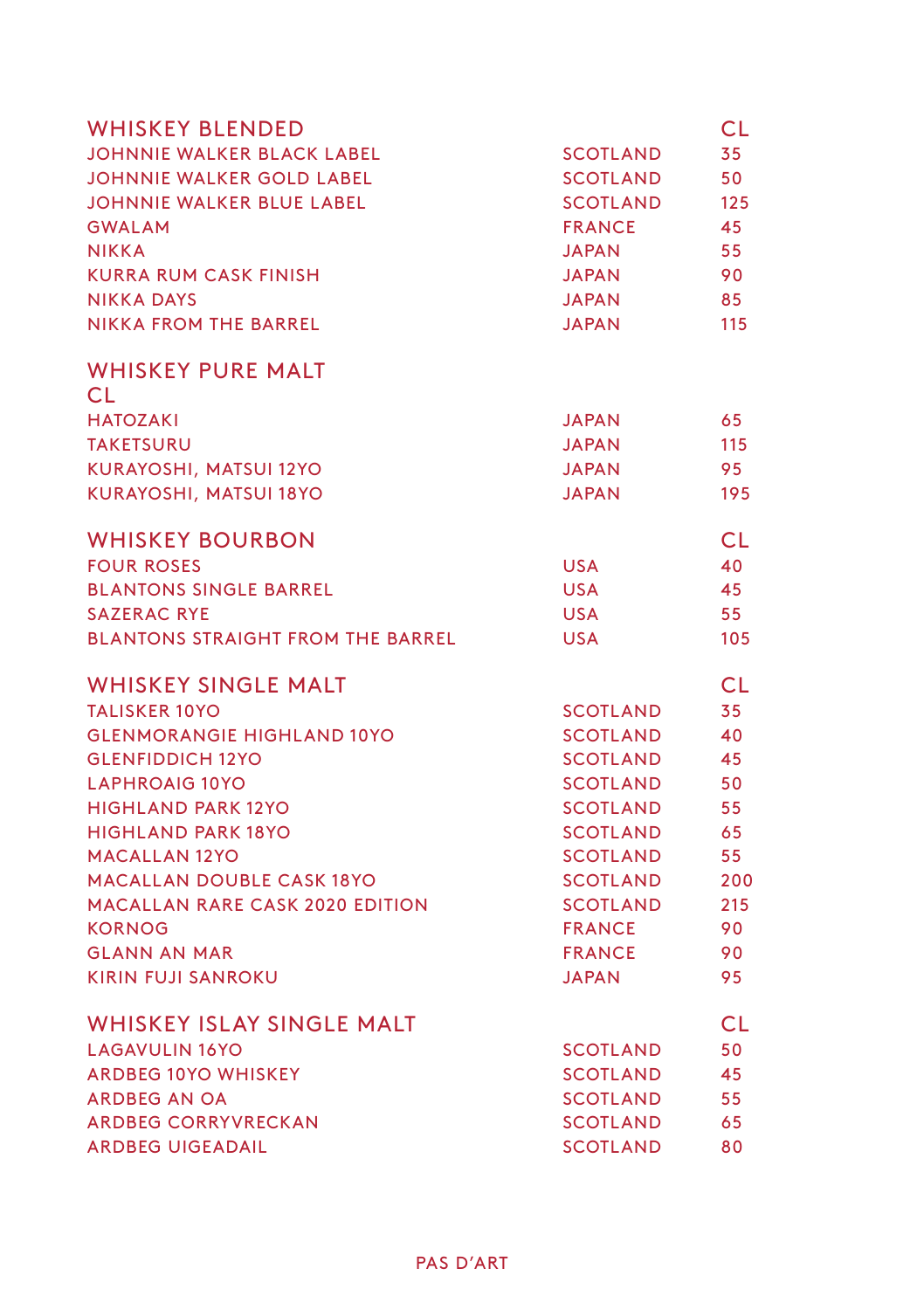| <b>GRAPPA</b>                                     | CL |
|---------------------------------------------------|----|
| SARPA DI POLI                                     | 45 |
| SARPA ORO DI POLI                                 | 55 |
| <b>RUBESCO LUNGAROTTI</b>                         | 55 |
| <b>BORGOGNO BAROLO</b>                            | 60 |
| ALTESINO BRUNELLO DI MONTACINO                    | 60 |
| SAN LEONARDO                                      | 65 |
| LO CHARDONNAY NONINO                              | 65 |
| <b>MAROLO PIGATO</b>                              | 75 |
| 12YO MAROLO BAROLO                                | 75 |
| 15YO MAROLO BAROLO                                | 85 |
| <b>LUGAROTTI SAGRANTINO DE MONTEFALCO RISERVA</b> | 70 |
| <b>TIGNANELLO</b>                                 | 80 |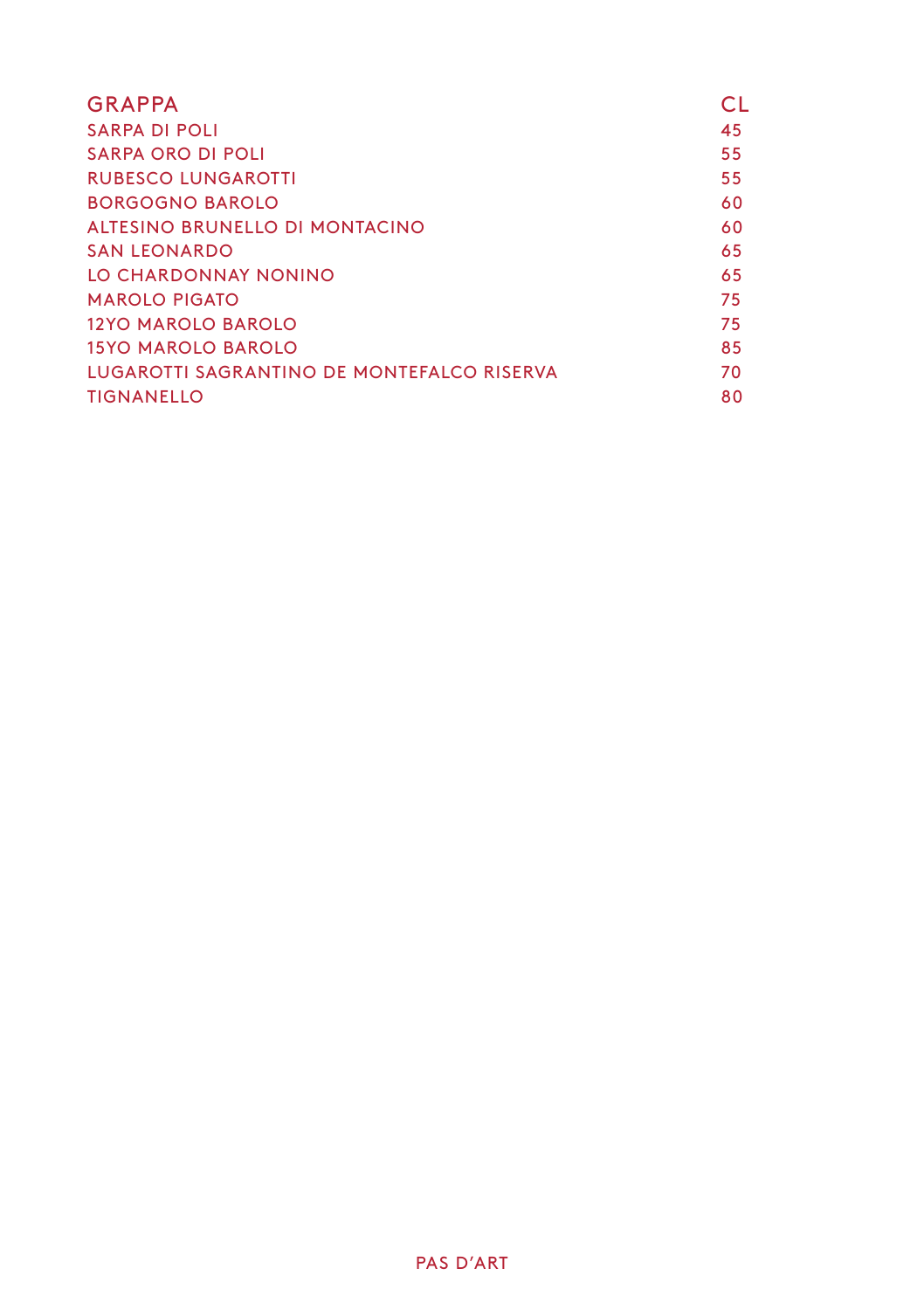# **CHAMPAGNE**

|                        | MOET & CHANDON – EPERNAY                                    |                    |
|------------------------|-------------------------------------------------------------|--------------------|
| <b>NV</b><br><b>NV</b> | <b>IMPERIAL BRUT</b><br><b>IMPERIAL ROSÉ</b>                | 995<br>1700        |
| 2013                   | <b>GRAND VINTAGE</b>                                        | 1990               |
| 2012                   | <b>GRAND VINTAGE ROSÉ</b>                                   | 1990               |
| <b>NV</b>              | <b>IMPÉRIAL JEROBOAM 3L</b>                                 | 6 0 0 0            |
|                        | <b>VEUVE CLICQUOT - REIMS</b>                               |                    |
| <b>NV</b><br>NV -      | YELLOW LABEL BRUT<br>YELLOW LABEL BRUT MAGNUM               | 1295<br>2895       |
|                        | 2008 LA GRANDE DAME ROSÉ                                    | 5 900              |
|                        | 2006 LA GRANDE DAME ROSÉ                                    | 5 900              |
|                        | DOM PÉRIGNON - ÉPERNAY                                      |                    |
| 2012                   | <b>DOM PÉRIGNON</b>                                         | 3 900              |
| 2006                   | <b>CUVÉE DOM PÉRIGNON ROSÉ</b><br><b>DOM PÉRIGNON "P2"</b>  | 7 5 0 0            |
| 2000<br>2008           | <b>CUVÉE DOM PÉRIGNON MAGNUM</b>                            | 9 9 0 0<br>9000    |
|                        |                                                             |                    |
| <b>NV</b>              | <b>KRUG - REIMS</b><br>KRUG ''GRANDE CUVÉE'' 0,375          | 2 0 0 0            |
| <b>NV</b>              | KRUG "GRANDE CUVÉE 168 ÈME ÉDITION"                         | 3 9 0 0            |
|                        | NV KRUG "GRANDE CUVÉE 169 ÈME ÉDITION"<br>2004 KRUG VINTAGE | 3 900              |
|                        | KRUG ROSÉ "24 ÈME ÉDITION"                                  | 6900               |
| <b>NV</b>              |                                                             | 7500               |
|                        | <b>RUINART - REIMS</b>                                      |                    |
| <b>NV</b><br><b>NV</b> | <b>BLANC DE BLANCS</b><br><b>ROSÉ</b>                       | 2 5 5 5<br>2 7 5 5 |
| 2009                   | <b>DOM DE RUINART</b>                                       | 5 6 9 5            |
|                        | LOUIS ROEDERER - REIMS                                      |                    |
| NV 1                   | <b>THEOPHILE</b>                                            | 1000               |
| NV -                   | <b>PREMIER COLLECTION 242</b>                               | 1495               |
| <b>NV</b>              | <b>PREMIER COLLECTION 241 MAGNUM</b>                        | 2 3 9 5            |
| 2014<br>2010           | ROSÉ BRUT<br>ROSÉ BRUT MAGNUM                               | 2 1 9 5<br>4 5 0 0 |
| 2013                   | <b>BLANC DE BLANCS</b>                                      | 2 5 9 5            |
| 2013                   | <b>CRISTAL</b>                                              | 4 0 0 0            |
| 2009                   | <b>CRISTAL MAGNUM</b><br>2012 CRISTAL ROSÉ                  | 9 5 0 0<br>8 0 0 0 |
|                        |                                                             |                    |
|                        | DIEBOLT-VALLOIS - CRAMANT                                   |                    |
| <b>NV</b><br><b>NV</b> | <b>BLANC DE BLANCS</b><br><b>PRESTIGE BRUT</b>              | 1595<br>1635       |
| 2013                   | <b>BLANC DE BLANCS</b>                                      | 1950               |
| NV -                   | <b>PRESTIGE BRUT MAGNUM</b>                                 | 3 3 9 5            |
| 2012                   | <b>FLEUR DE PASSION</b>                                     | 3800               |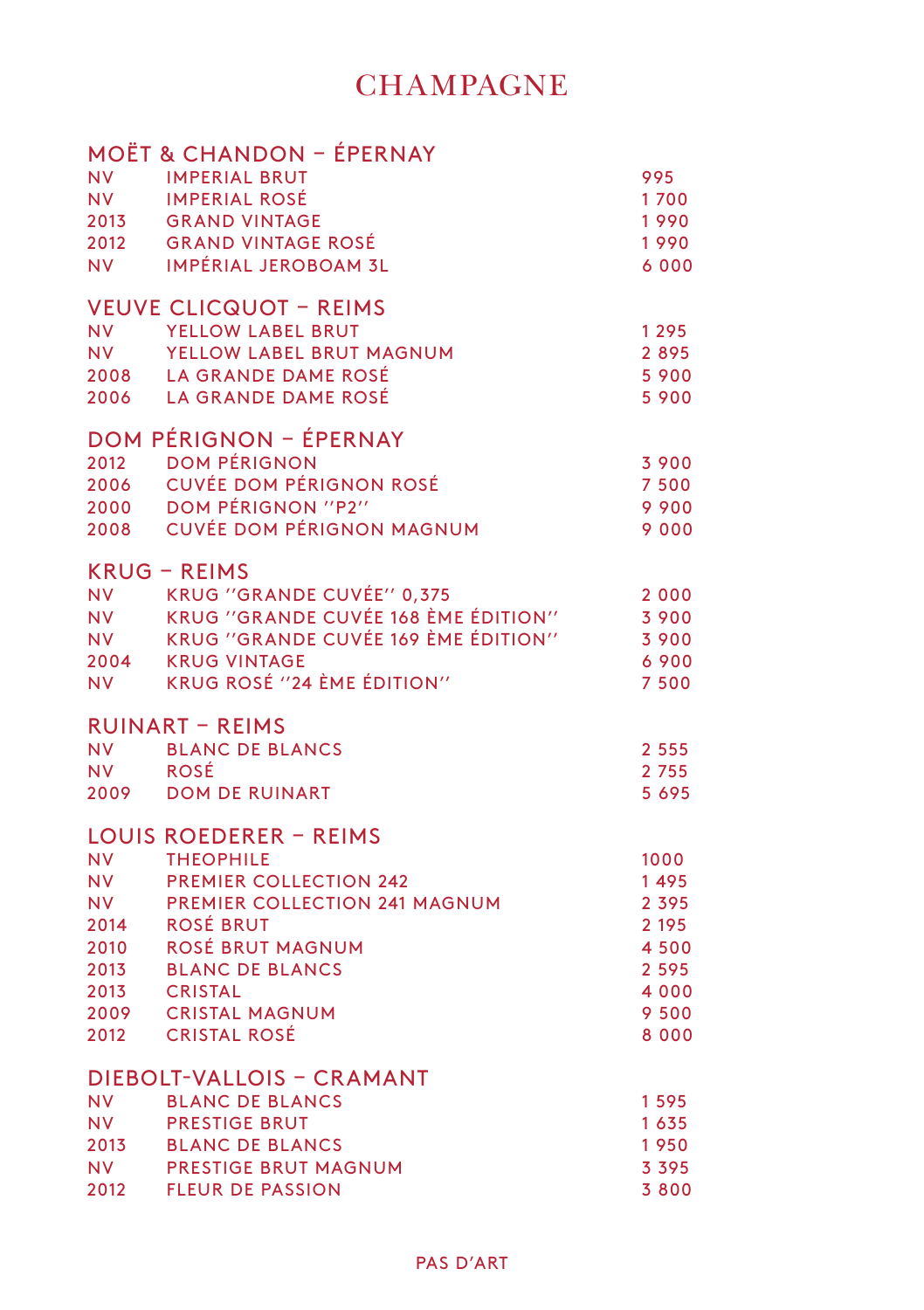# **CHAMPAGNE**

|           | <b>POL ROGER - ÉPERNAY</b>        |         |
|-----------|-----------------------------------|---------|
| <b>NV</b> | <b>RÉSERVE BRUT</b>               | 1500    |
| NV 1      | RÉSERVE BRUT MAGNUM               | 3 100   |
| 2013      | <b>BLANC DE BLANCS</b>            | 2095    |
|           | 2013 VINTAGE BRUT                 | 2 3 9 5 |
|           | 2012 ROSÉ BRUT                    | 1895    |
|           | 2009 SIR WINSTON CHURCHILL        | 3 9 9 0 |
|           | 2009 SIR WINSTON CHURCHILL MAGNUM | 8 9 0 0 |
| 2006      | SIR WINSTON CHURCHILL MAGNUM      | 8 9 0 0 |
|           | ANDRÉ CLOUET - AMBONNAY/BOUZY     |         |
| <b>NV</b> | <b>ROSÉ</b>                       | 1595    |
| 2012      | <b>DREAM VINTAGE GRAND CRU</b>    | 1995    |
|           | 2009 DREAM VINTAGE GRAND CRU      | 2 1 9 5 |
|           | 2005 DREAM VINTAGE GRAND CRU      | 2 2 9 5 |
|           | A.R LENOBLE - CHOUILLY            |         |
| 2013      | <b>BLANC DE NOIRS 1ER CRU</b>     | 2 2 9 5 |
|           | 2012 BLANC DE BLANCS GRAND CRU    | 2 3 9 5 |
|           | PERRIER-JOUËT - ÉPERNAY           |         |
|           | NV BLASON ROSÉ                    | 1995    |
|           | 2011 BELLE EPOQUE MAGNUM          | 6 150   |
|           | 2012 BELLE EPOQUE ROSÉ            | 5 0 0 0 |
|           | 2010 BELLE EPOQUE ROSÉ MAGNUM     | 10 900  |
|           | 2006 BELLE EPOQUE BLANC DE BLANCS | 5 5 0 0 |
|           | DEUTZ - AŸ                        |         |
|           | 1989 MILLÉSIME BRUT               | 4 2 5 0 |
|           | <b>HENRIOT - REIMS</b>            |         |
|           | 1995 MILLÉSIME BRUT               | 4 1 9 5 |
|           | 1998 CUVÉE DES ENCHANTELEURS      | 5995    |
|           | BILLECART-SALMON - MAREUIL-SUR-AŸ |         |
|           | 2009 VINTAGE BRUT                 | 2695    |
| 2008      | ELISABETH SALMON BRUT ROSÉ MAGNUM | 9995    |